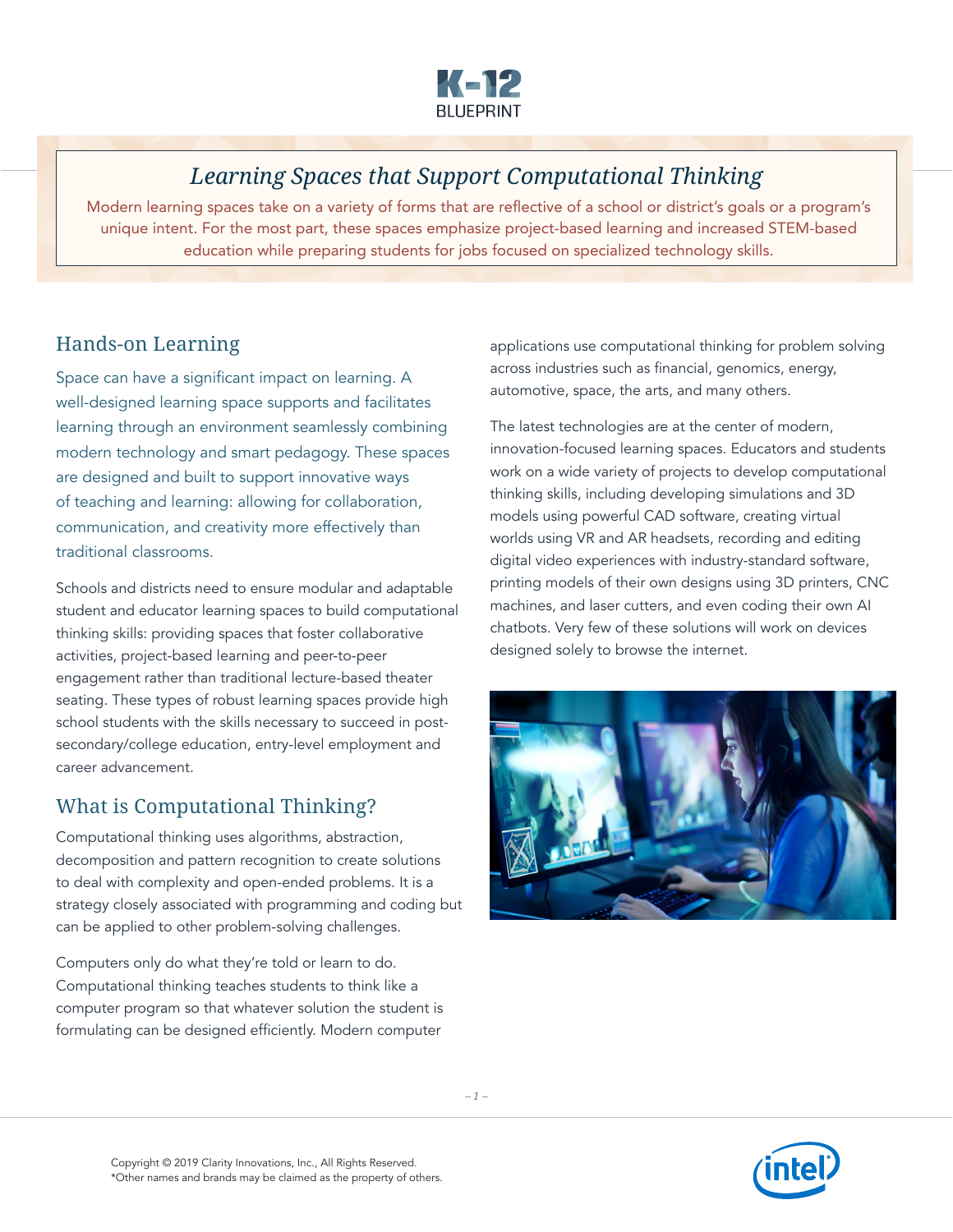# Equipped for Problem Solving

Computation Thinking Learning Spaces typically require the following elements:

- Computer Areas
- Collaboration Spaces
- Maker Spaces
- Classroom Area
- Equipment Lab for 3D printing, CNC (Computer Numerical Control), etc.

Some specific tools and equipment one might find in a computational thinking learning space include:

- Moveable workstations
- High-performance design stations with two monitors each
- Robotics area
- 3D printers
- Large format printers
- **Scanner**
- Laser cut machines
- CNC machines

#### Hardware

A modern Computational Thinking space requires robust hardware to truly train today's students to thrive in tomorrow's workforce. Of all the available device form factors, PCs are the most appropriate for building 21st century skills as they can more easily accommodate extremely resource intensive features such as 3D graphics, video editing and various imagebased applications.

Most 3D printers intended for home, education and prosumer markets (under \$4,000) build 3D objects out of successive layers of molten plastic. 3D scanners analyze real world objects and convert the collected data into files which can then be used to construct virtual computer models. 3D software apps can then be employed to further refine and/or edit these models.

Digital content design and multimedia creation are areas that draw upon computational thinking. Spaces that support these disciplines should provide a comprehensive range of software and machines to realize innovative design ideas. These state-ofthe-art, fully equipped facilities support programs in journalism, radio, television, video and film production. A digital content design and multimedia space will typically have, in addition to computers that can handle processor-intensive tasks such as video and audio editing, high--definition digital cameras and high-quality microphones, audio boards allowing both digital and analog technologies, and the latest multimedia design software such as the Adobe Creative Suite.

#### Software

A diverse array of powerful software options—able to tackle such tasks as simulation and modeling, 3D design, and gaming creation— is crucial to developing and applying computational thinking skills.

Image creation and editing apps should work with both vector and bitmap artwork, as well as software for page layout design and more. In some cases, applications often have limited 3D animation and modeling capabilities as well. Photo editing software allows users to optimize and work with a wide range of image files and formats. These apps usually include a number of built-in tools for creative image manipulation and compositing.

Most professional or prosumer grade 3D software packages contain integrated modules for modeling, texture mapping and animation at a minimum. Computer Aided Design (CAD) and Computer Aided Manufacturing (CAM) software encompasses product design, architecture, interior design and other disciplines. Digital content creation software allows users to edit various kinds of video and still imagery together with sound files in order to create a variety of end products.